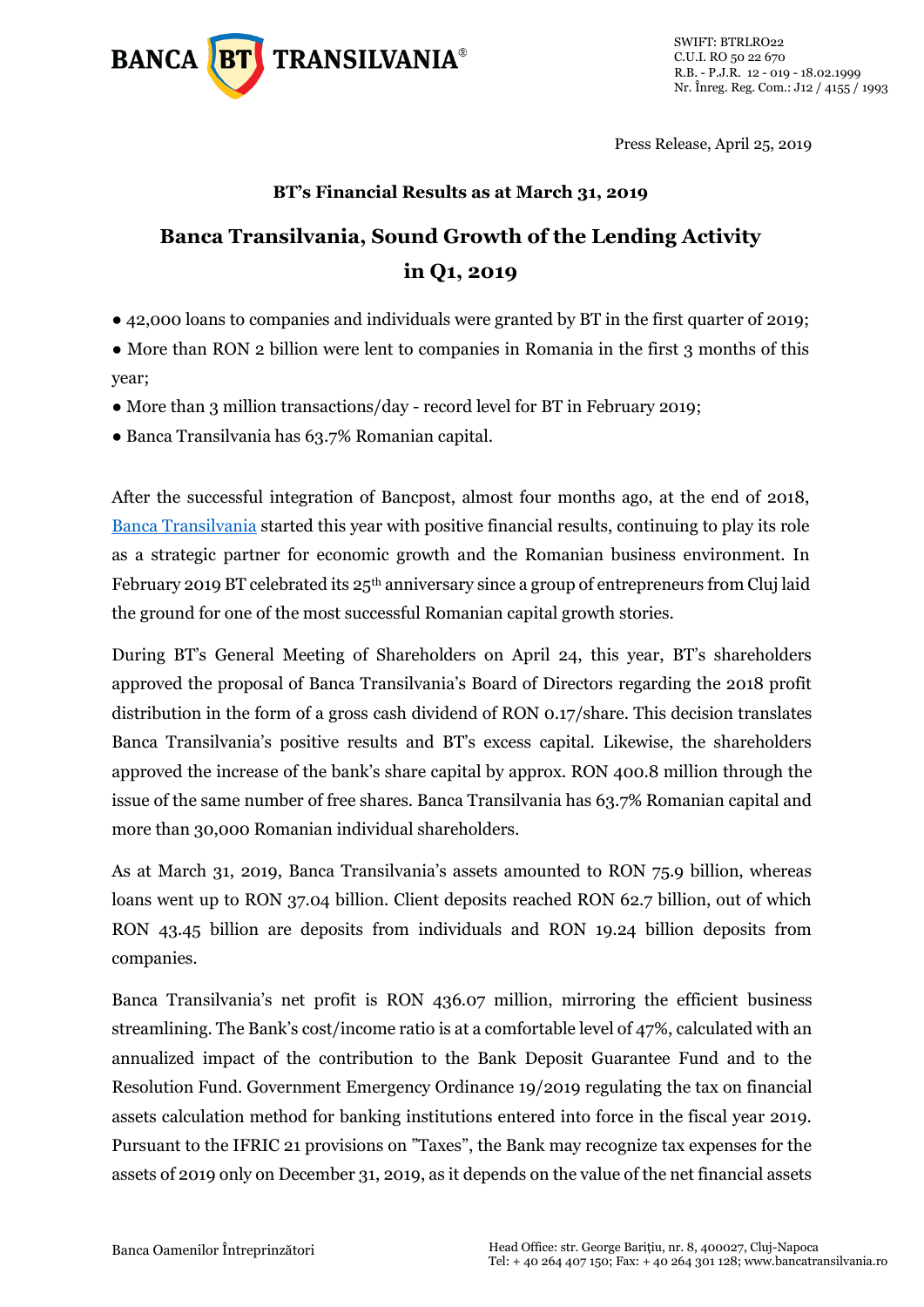

as at December 31, 2019. Payments made in 2019 for the tax on assets will be considered advance payments until December 31, 2019, when the final tax on assets for the fiscal year 2019 will be recognized. However, Banca Transilvania estimated this tax on assets for the fiscal year 2019 to be of RON 136 million. According to such estimates, considering a proportional calculation, if the Bank were to recognize the effect of such tax for the 3-month period ended on March 31, 2019, the net profit as at March 31, 2019 would be of RON 407.51 million.

*"We have focused on a fast and efficient integration of Bancpost with Banca Transilvania, precisely because we want to keep the focus on business and the support of the Romanian economy and entrepreneurs. Our plan worked just fine, and we had a first quarter of 2019 with a solid growth of the lending activity and of the number of transactions we carried out for our clients. 42,000 loans to companies and individuals were granted by BT in the first quarter. In terms of transactions, February witnessed a record level of more than 3 million/day* said Banca Transilvania's CEO, Mr. Ömer Tetik.

# **Support for the entrepreneurs, population and community in Q1, 2019:**

- ≈18,000 fixed-interest loans were granted to individuals in the first quarter;
- RON 11 billion is the balance of mortgage/real-estate loans:
- ≈RON 16 billion is the SME loan portfolio (according to the European definition of SMEs);
- 3.8 million cards in BT's portfolio, i.e. a 21% market share in terms of issued cards in Romania;
- 490,000 credit cards in Banca Transilvania's portfolio.

# **Major investments in digitalization with a visible impact on the Bank's business:**

- 8 transactions with BT cards are carried out every second. Almost 61 million transactions were performed in Q1, 2019 with BT cards;
- The BT Pay app counts more than 220,000 users. There is a continuous growth of transactions: the number of phone-assisted payments and money transfers among the app users is +32% in Q1 as compared to the last quarter of 2018;
- The number of users of BT24 Internet Banking exceeded 1.18 million, i.e. +20% vs. the same period of 2018, while Mobile Banking users count 634,000, +55%;
- Transaction volumes via Internet Banking is +25%, and via Mobile Banking +101% vs. the same period of last year;
- Out of approx. 1,600 BT ATMs, about 370 are BT Express Plus multifunctional ATMs, supporting self-banking, cash deposit and FX operations, 24/7. In the first months of this year, the number of cash deposit operations via BT Express Plus exceeded 1,300,000, which means almost 450,000 operations/month;